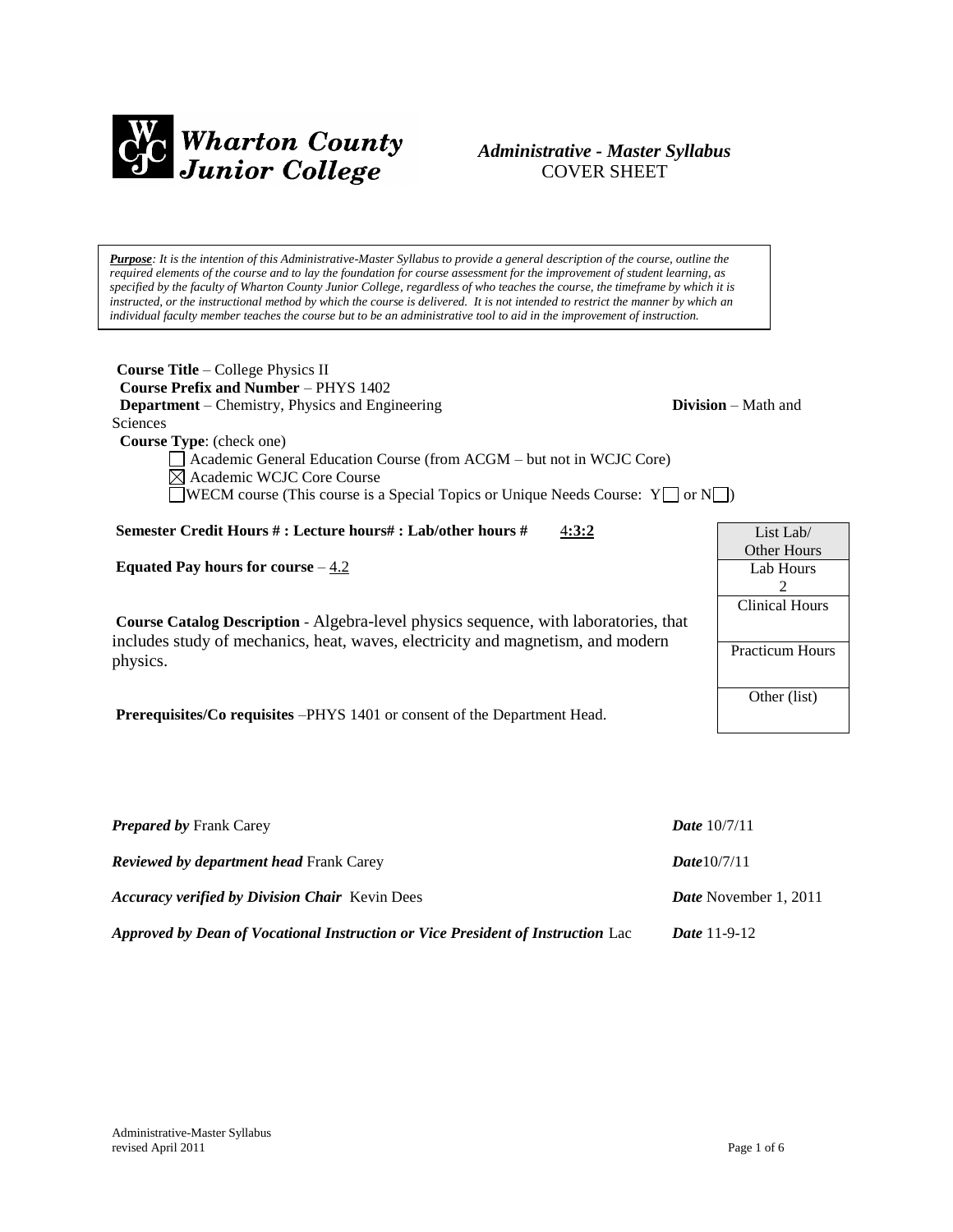

**I. Topical Outline** – Each offering of this course must include the following topics (be sure to include information regarding lab, practicum, clinical or other non-lecture instruction): Lectures

Lectures

Topical Outline: Dedicated Instructional Time:

- 1. Electric Field, Forces, Potential & Energ-2 weeks
- 2. DC Circuites-2 weeks
- 3. AC Circuits-2 weeks
- 4. Magnetism & Magnetic Induction-2 weeks
- 5. Optical Instruments & Wave Optics- 2 weeks
- 6. Relativity-1 week
- 7. Quantum Theory, Atomic Physics, Solids- 2 weeks
- 8. Nuclear Physics & Elementary Particles- 2weeks

### Course Objectives:

- 1. To provide students an opportunity & training in fundamental concepts of physics.
- 2. To acquaint the students an awareness of physics of everyday life in modern society.
- 3. To encourage, stimulate & create an interest for further studies in physics.
- 4. To help the students for critical thinking in solving physics problems.
- 5. To provide the students a direct experience in hands-on physics lab experiments.

#### PHYSICS EXPERIMENTS (Lab Work)

#### **The following lists of labs are examples of ways to fulfill the learning outcomes for the course.**

- 1. The Oscilloscope
- 2. Electrostatics
- 3. DC Circuits
- 4. AC Circuits
- 5. Potentiometer & Wheatsome Bridge
- 6. Measurements & Calibration Procedures
- 7. Power Supplies & Transformers
- 8. Magnetic Induction & Induced EMF
- 9. Reflection & Refraction
- 10. Optical Components & Constants Evaluation
- 11. Compound Microscope & Telescope
- 12. Spectrometer & Resolving Power
- 13. Photoelectric Effect
- 14. e/m ratio of Electrons
- 15. Nuclear Physics Experiments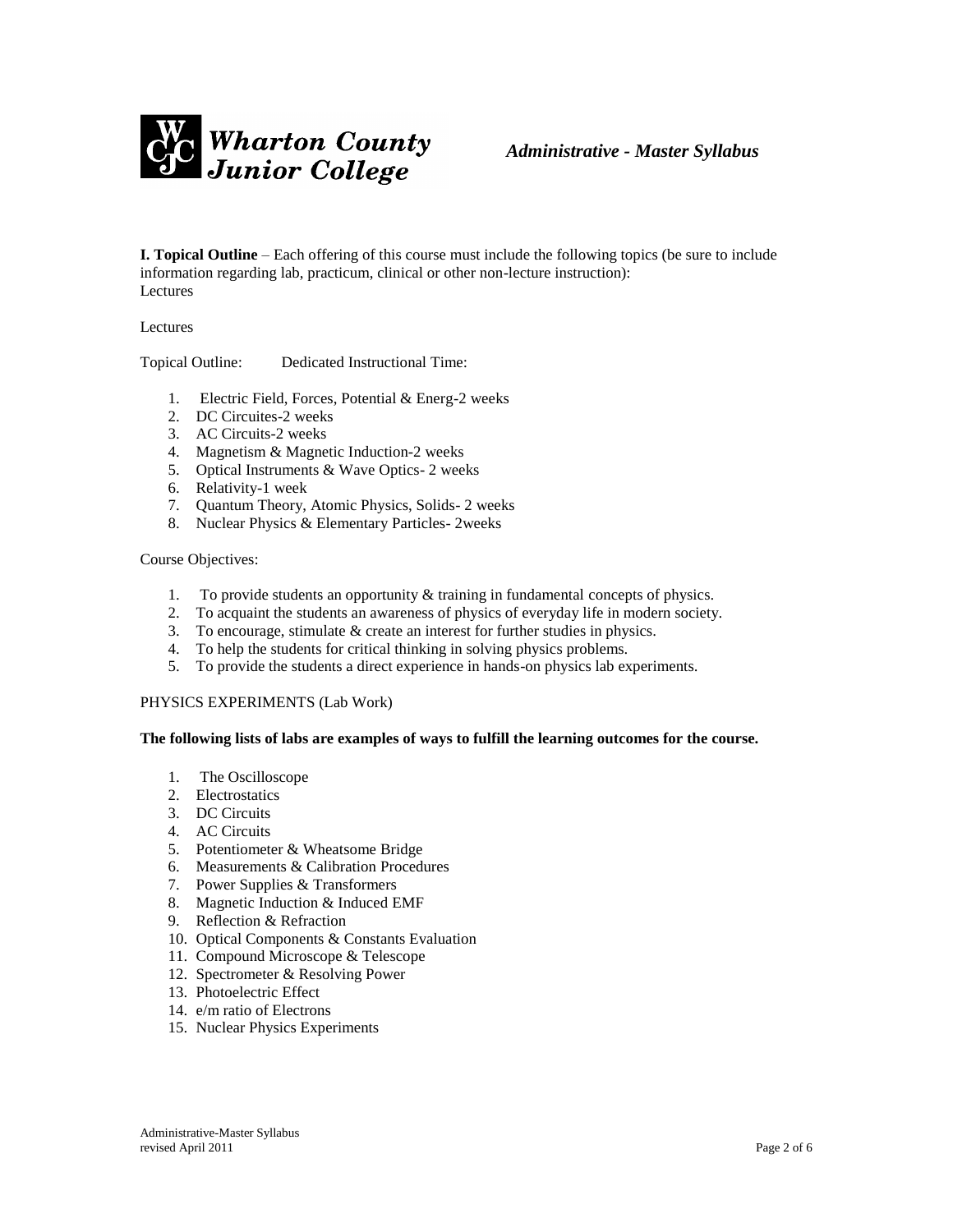### **II. Course Learning Outcomes**

| <b>Course Learning Outcome</b>                                                                                                                                                                                                                                                                                                                                                                                                                                                                                                                                                                            | <b>Method of Assessment</b>                                                                                                                                                                                                                                                                                                                                                                       |
|-----------------------------------------------------------------------------------------------------------------------------------------------------------------------------------------------------------------------------------------------------------------------------------------------------------------------------------------------------------------------------------------------------------------------------------------------------------------------------------------------------------------------------------------------------------------------------------------------------------|---------------------------------------------------------------------------------------------------------------------------------------------------------------------------------------------------------------------------------------------------------------------------------------------------------------------------------------------------------------------------------------------------|
| Comprehend existing theories;<br>2. Verify the theories by experimentation whereever it is<br>possible by appropriate te technology;<br>Utilize critical thinking to analyze the theoretical $\&$<br>3.<br>experimental data besides solving challenging<br>problems<br>4. Use methods of enquiry and determine<br>correlationships of different physical quantities including<br>the uncertainties in measurement techniques<br>5. Analize the findings in lab work and communicate the<br>results in writing.<br>6. Recognize future approaches in physics and potential<br>prospects in modern societ. | Lab Work $+$ Lab Reports<br>Tests + Assignments + Final Exam<br>Group Discussions + Review Sessions<br>Bonus Opportunities in Research Paper<br>Writings/Presentations<br>General Discussions $+$ Opportunities to<br>Express Interesting Ideas<br>Note: The learning outcomes will be documented and assessed<br>as above determing the quality of performance of individuals in<br>this course. |

## **III. Required Text(s), Optional Text(s) and/or Materials to be Supplied by Student.**

Walker, James. Physics with mastering Physics. 4<sup>th</sup> Edition. Pearson. **ISBN:** 9780321541635

**IV. Suggested Course Maximum** - All locations 36 lecture; FBT and SUGA-32 lab; WH-24 lab

**V. List any specific spatial or physical requirements beyond a typical classroom required to teach the course**.

Weekly Physics Lab Work

### **VI. Course Requirements/Grading System – Describe any course specific requirements such as research papers or reading assignments and the generalized grading format for the course** EVALUATION PROCEDURES

Four Major Tests + Assignments + Lab Work/Reports + Final (comprehensive )

Exam

FINAL GRADES : All Tests (60%) ; Final Exam (25%) ; Assignments (10%) ; Laboratory Grade (10%) ; Course Participation (5%)

GRADE CLASSIFICATION : A (Excellent), B (Good), C (Average), D (Poor), F (Failure) , W (Withdrawn) , I (Incomplete)

### **VII. Curriculum Checklist**

- **Academic General Education Course** (from ACGM – but not in WCJC Core) No additional documentation needed

## - **Academic WCJC Core Course**

- Attach the Core Curriculum Checklist, including the following:
- Basic Intellectual Competencies
- Perspectives
- Exemplary Educational Objectives

### - **WECM Courses**

If needed, revise the Program SCANS Matrix & Competencies Checklist.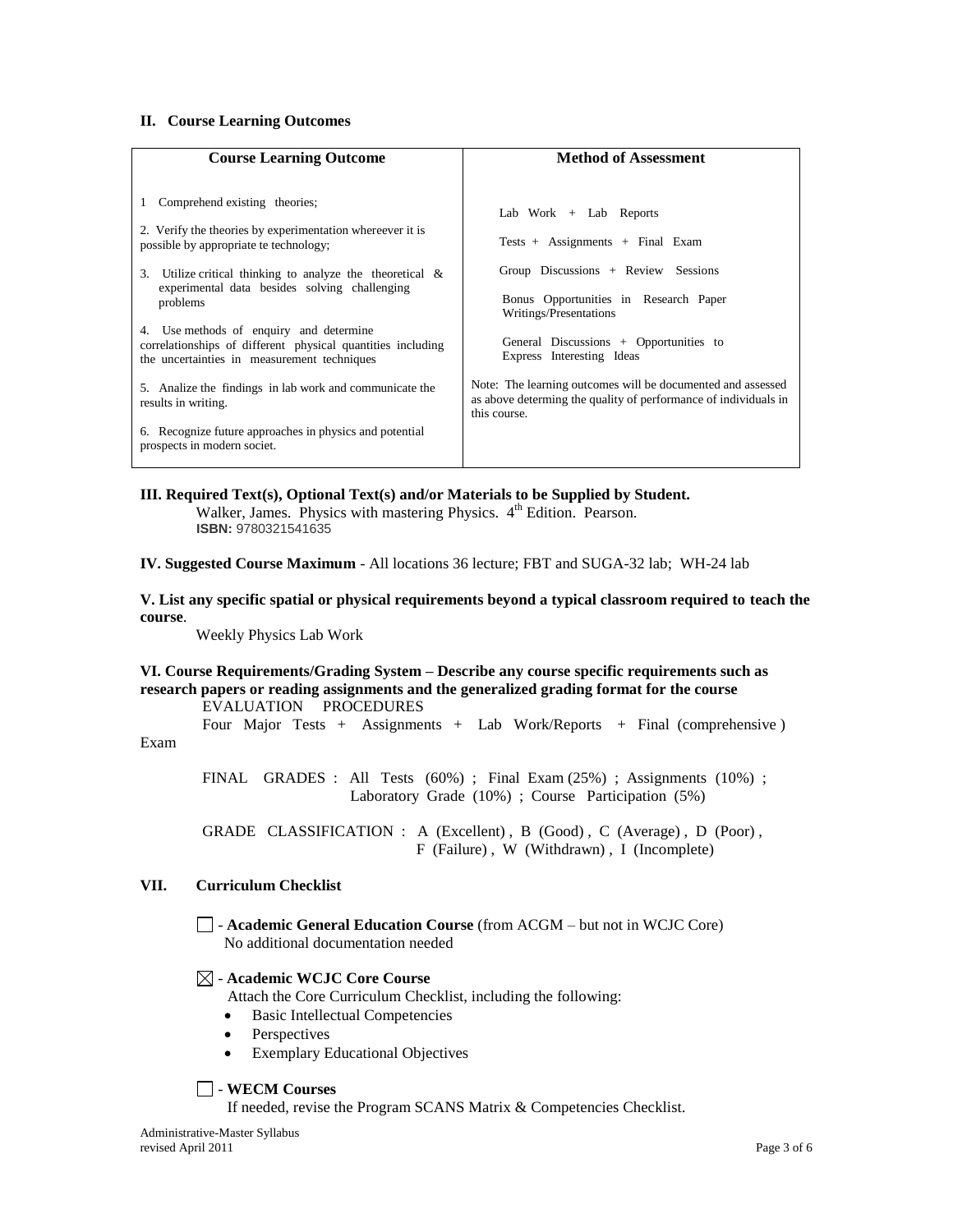# **Core Curriculum Checklist**



# **Page 1: Competencies**

| Course Prefix & Number: PHYS 1402                                                                                                                                    | Semester Credit Hours: 4                                       |
|----------------------------------------------------------------------------------------------------------------------------------------------------------------------|----------------------------------------------------------------|
|                                                                                                                                                                      | <b>Method of Assessment</b>                                    |
| <b>Competency</b><br>READING: Reading at the college level means the ability to analyze and                                                                          |                                                                |
| interpret a variety of printed materials - books, articles, and documents.                                                                                           |                                                                |
| WRITING: Competency in writing is the ability to produce clear, correct,                                                                                             |                                                                |
| and coherent prose adapted to purpose, occasion, and audience.                                                                                                       |                                                                |
| SPEAKING: Competence in speaking is the ability to communicate orally                                                                                                |                                                                |
| in clear, coherent, and persuasive language appropriate to purpose,<br>occasion, and audience.                                                                       |                                                                |
| LISTENING: Listening at the college level means the ability to analyze<br>and interpret various forms of spoken communication.                                       |                                                                |
| CRITICAL THINKING: Critical thinking embraces methods for applying                                                                                                   |                                                                |
| both qualitative and quantitative skills analytically and creatively to subject<br>matter in order to evaluate arguments and to construct alternative<br>strategies. | Assess thinking ability in the assignment/homework<br>problems |
| COMPUTER LITERACY: Computer literacy at the college level means                                                                                                      |                                                                |
| the ability to use computer-based technology in communicating, solving<br>problems, and acquiring information.                                                       |                                                                |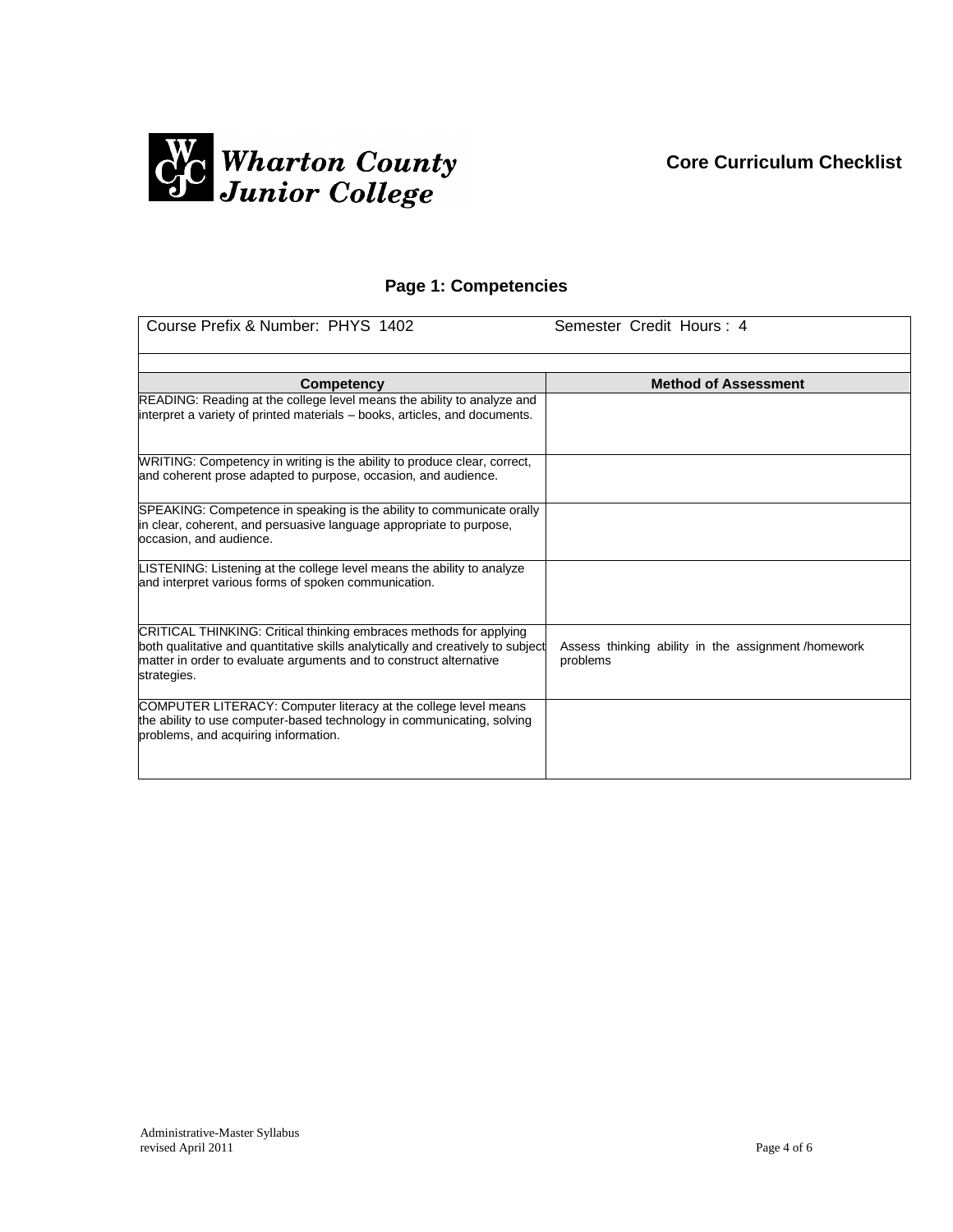# **Core Curriculum Checklist**



## **Page 2: Perspectives**

| Course Prefix & Number: PHYS 1402                                                                                                                                                                                                                                                           | Semester Credit Hours: 4                                              |
|---------------------------------------------------------------------------------------------------------------------------------------------------------------------------------------------------------------------------------------------------------------------------------------------|-----------------------------------------------------------------------|
|                                                                                                                                                                                                                                                                                             |                                                                       |
| <b>Perspective</b><br>1. Establish broad and multiple perspectives of the individual in<br>relationship to the larger society and world in which he or she lives, and<br>help the student to understand the responsibilities of living in a culturally-<br>and ethically-diversified world; | <b>Method of Assessment</b><br>None                                   |
| 2. Stimulate a capacity to discuss and reflect upon individual, political,<br>economic, and social aspects of life to understand ways to be a<br>responsible member of society;                                                                                                             | None                                                                  |
| 3. Recognize the importance of maintaining health and wellness;                                                                                                                                                                                                                             | None                                                                  |
| 4. Develop a capacity to use knowledge of how technology and science<br>affect lives;                                                                                                                                                                                                       | None                                                                  |
| 5. Develop personal values for ethical behavior;                                                                                                                                                                                                                                            | None                                                                  |
| 6. Develop the ability to make aesthetic judgments;                                                                                                                                                                                                                                         | Hands-on lab work                                                     |
| 7. Use logical reasoning in problem solving;                                                                                                                                                                                                                                                | Lab work + Tests +<br>Finals                                          |
| 8. Integrate knowledge and understanding of the interrelationships of the<br>scholarly disciplines                                                                                                                                                                                          | Discussions on physics of everyday life during<br>Lectures / lab work |